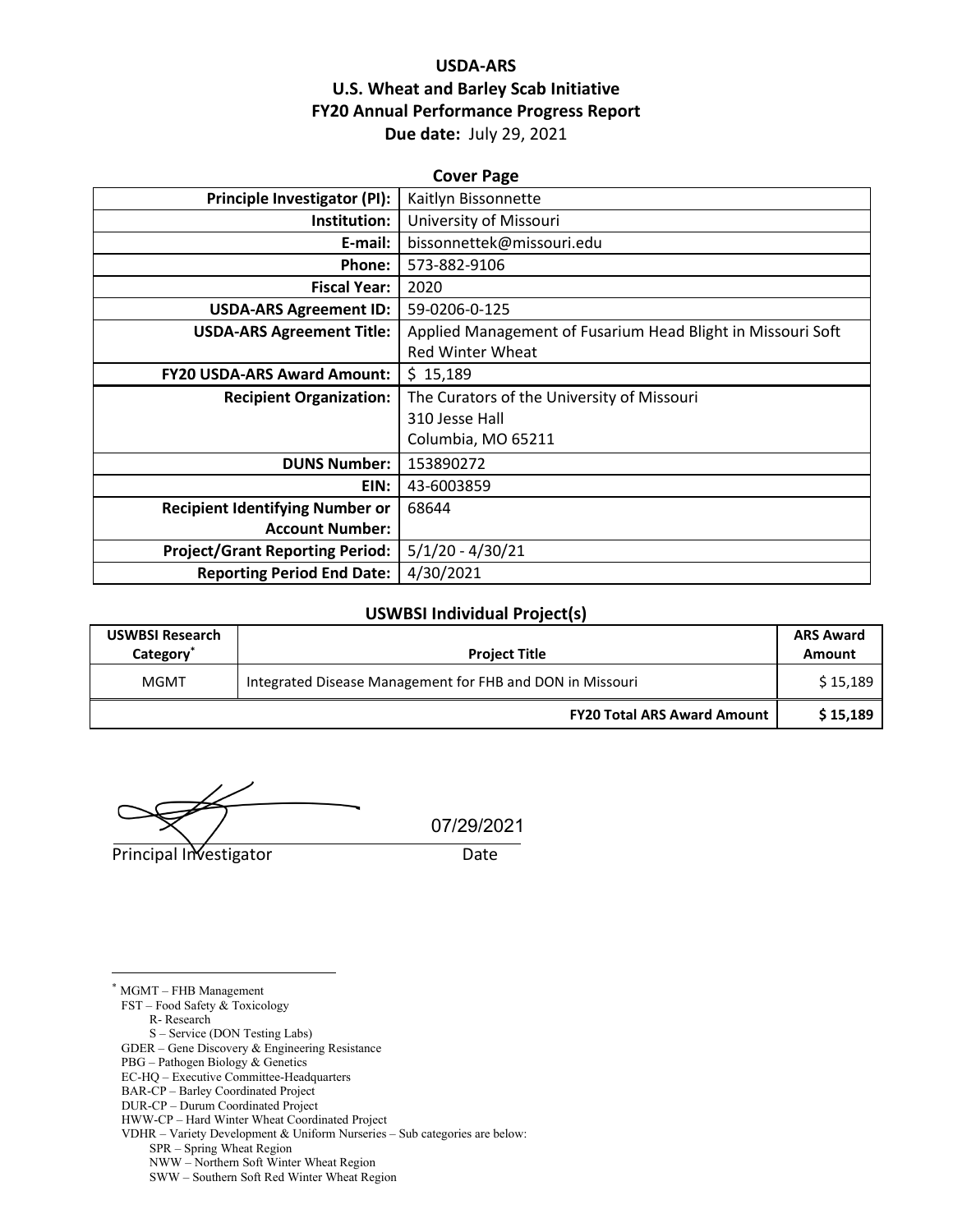# **Project 1:** *Integrated Disease Management for FHB and DON in Missouri*

### **1. What are the major goals and objectives of the research project?**

- 1) Validation that, like has previously been reported for Prosaro<sup>®</sup> and Caramba<sup>®</sup>, the greatest reductions in DON and FHB index are observed when an application of Miravis Ace® is coupled with a moderately resistant cultivar.
- 2) An evaluation of an early application time (Feekes 10.3) of Miravis Ace and the impacts on FHB index and DON content as compared to the industry standards Prosaro and Caramba.
- **2. What was accomplished under these goals or objectives?** *(For each major goal/objective, address these three items below.)*

# **a) What were the major activities?**

For objectives 1 and 2, field trials were established at two locations in Missouri, one irrigated, one non‐irrigated, which were artificially inoculated with a Fusarium spore suspension to ensure infection. Two trials were conducted at each location, the first focusing on objective 1 looking at the use of a moderately resistant variety as compared to a susceptible variety in combination with a fungicide applied at recommended timings. The second trial focused on objective two comparing fungicide effectiveness in a susceptible variety and the evaluation of fungicide timing of Miravis Ace as compared to industry standards.

### **b) What were the significant results?**

Differences were noted among treatments for control of DON accumulation in the grain in year one, but results from year 2 have yet to be assessed at the time of this report. Overall, Miravis Ace applied at Feekes 10.5.1 provided comparable control to both Prosaro and Caramba for FHB index and DON in year 1 in both the integrated management study and the fungicide timing trial.

### **c) List key outcomes or other achievements.**

A major outcome of this work was the contribution to the regional dataset to improve our understanding of Miravis Ace across diverse environments.

# **3. Was this research impacted by the COVID‐19 pandemic (i.e. university shutdowns and/or restrictions, reduced or lack of support personnel, etc.)? If yes, please explain how this research was impacted or is continuing to be impacted.**

Yes. Due to Covid‐19 restrictions (order to cease research at the university by close of business March 20, 2020) and travel limitations (no travel outside of Columbia starting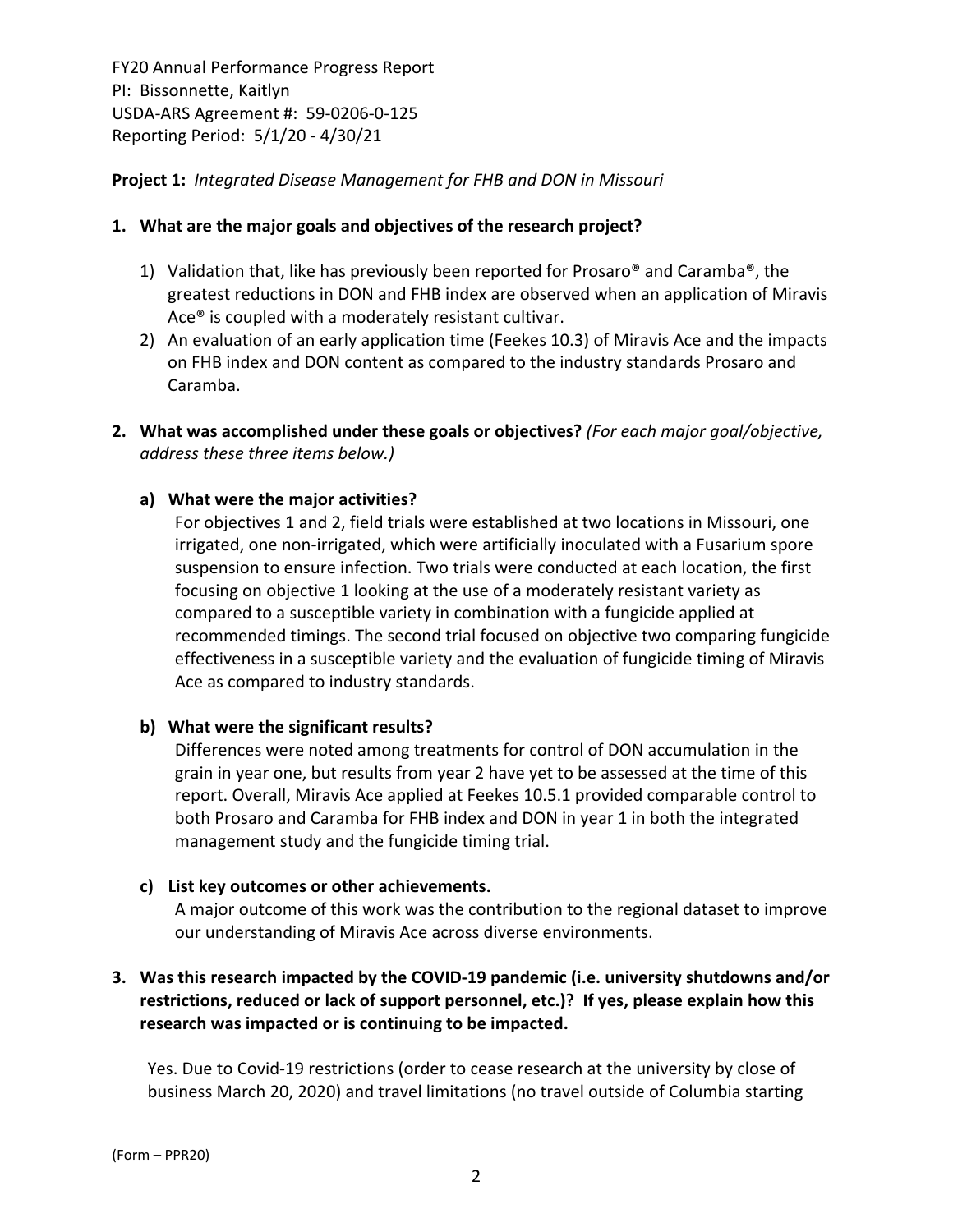> March 20, 2020), training and professional development opportunities for this project became limited. It is during this timeframe that most opportunities for outreach begin with 99% of acreage in the state in winter wheat production. Field days for the 2020 season were canceled and field research efforts faced restrictions through wheat harvest and beyond. Restrictions were lifted as of June 1, 2021.

# **4. What opportunities for training and professional development has the project provided?**

Due to the impacts of Covid‐19, opportunities for dissemination of project results have been limited. An overview of the results of this project were presented at pesticide applicator recertification trainings virtually in January 2021 to growers, industry professionals, and other stakeholders. At the time of this report, an undergraduate researcher has been working to further develop the dataset for presentation for Missouri growers as restrictions have been lifted.

### **5. How have the results been disseminated to communities of interest?**

Data have been presented via the FHB forum in December 2020 and at commercial pesticide application trainings in January of 2021.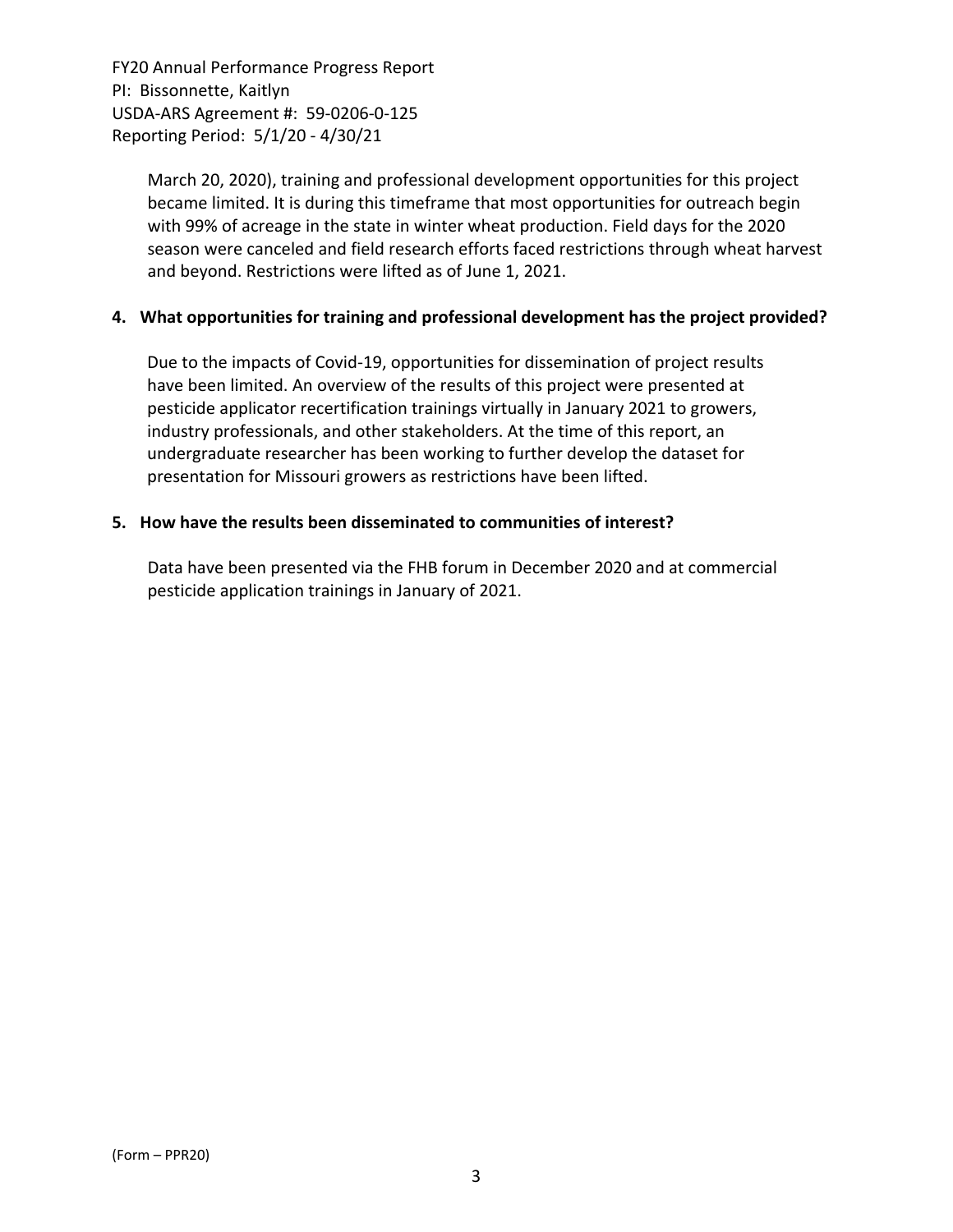# **Training of Next Generation Scientists**

**Instructions:** Please answer the following questions as it pertains to the FY20 award period (5/1/20 ‐ 4/30/21). The term "support" below includes any level of benefit to the student, ranging from full stipend plus tuition to the situation where the student's stipend was paid from other funds, but who learned how to rate scab in a misted nursery paid for by the USWBSI, and anything in between.

**1. Did any graduate students in your research program supported by funding from your USWBSI grant earn their MS degree during the FY20 award period?** ☐Yes ☒No

**If yes, how many?** Click to enter number here.

**2. Did any graduate students in your research program supported by funding from your USWBSI grant earn their Ph.D. degree during the FY20 award period?**

☐Yes ☒No **If yes, how many?** Click to enter number here.

**3. Have any post docs who worked for you during the FY20 award period and were supported by funding from your USWBSI grant taken faculty positions with universities?** ☐Yes ☒No

**If yes, how many?** Click to enter number here.

**4. Have any post docs who worked for you during the FY20 award period and were supported by funding from your USWBSI grant gone on to take positions with private ag‐ related companies or federal agencies?**

☐Yes ☒No

**If yes, how many?** Click to enter number here.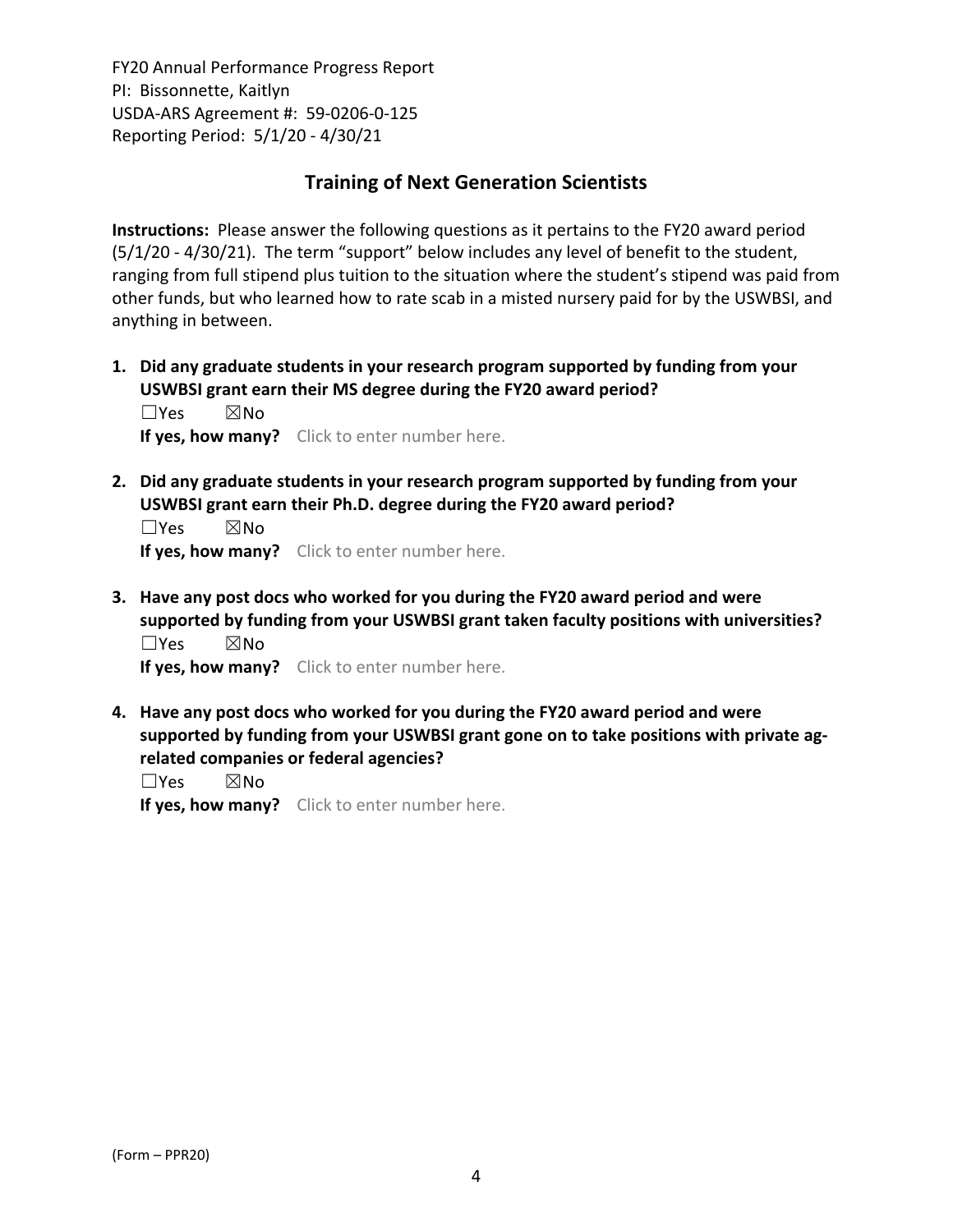# **Release of Germplasm/Cultivars**

**Instructions:** In the table below, list all germplasm and/or cultivars released with full or partial support through the USWBSI during the FY20 award period (5/1/20 - 4/30/21). All columns must be completed for each listed germplasm/cultivar. Use the key below the table for Grain Class abbreviations. 

| <b>Name of Germplasm/Cultivar</b> | <b>Grain Class</b>    | <b>FHB Resistance</b>                                  | <b>FHB</b><br>Rating<br>$(0-9)$ | Year<br><b>Released</b> |
|-----------------------------------|-----------------------|--------------------------------------------------------|---------------------------------|-------------------------|
| Not applicable to this project.   | Select Grain<br>Class | Select what represents<br>your most resistant<br>check | Enter as<br>text 0-9<br>rating  | Select Year             |
| Click here to enter text.         | Select Grain<br>Class | Select what represents<br>your most resistant<br>check | Enter as<br>text 0-9<br>rating  | Select Year             |
| Click here to enter text.         | Select Grain<br>Class | Select what represents<br>your most resistant<br>check | Enter as<br>text 0-9<br>rating  | Select Year             |
| Click here to enter text.         | Select Grain<br>Class | Select what represents<br>your most resistant<br>check | Enter as<br>text 0-9<br>rating  | Select Year             |
| Click here to enter text.         | Select Grain<br>Class | Select what represents<br>your most resistant<br>check | Enter as<br>text 0-9<br>rating  | Select Year             |
| Click here to enter text.         | Select Grain<br>Class | Select what represents<br>your most resistant<br>check | Enter as<br>text 0-9<br>rating  | Select Year             |
| Click here to enter text.         | Select Grain<br>Class | Select what represents<br>your most resistant<br>check | Enter as<br>text 0-9<br>rating  | Select Year             |
| Click here to enter text.         | Select Grain<br>Class | Select what represents<br>your most resistant<br>check | Enter as<br>text 0-9<br>rating  | Select Year             |
| Click here to enter text.         | Select Grain<br>Class | Select what represents<br>your most resistant<br>check | Enter as<br>text 0-9<br>rating  | Select Year             |
| Click here to enter text.         | Select Grain<br>Class | Select what represents<br>your most resistant<br>check | Enter as<br>text 0-9<br>rating  | Select Year             |
| Click here to enter text.         | Select Grain<br>Class | Select what represents<br>your most resistant<br>check | Enter as<br>text 0-9<br>rating  | Select Year             |
| Click here to enter text.         | Select Grain<br>Class | Select what represents<br>your most resistant<br>check | Enter as<br>text 0-9<br>rating  | Select Year             |
| Click here to enter text.         | Select Grain<br>Class | Select what represents<br>your most resistant<br>check | Enter as<br>text 0-9<br>rating  | Select Year             |
| Click here to enter text.         | Select Grain<br>Class | Select what represents<br>your most resistant<br>check | Enter as<br>text 0-9<br>rating  | Select Year             |

NOTE: Leave blank if you have nothing to report or if your grant did NOT include any VDHR-related projects.

**NOTE:** List the associated release notice or publication under the appropriate sub-section in the 'Publications' section of the FPR.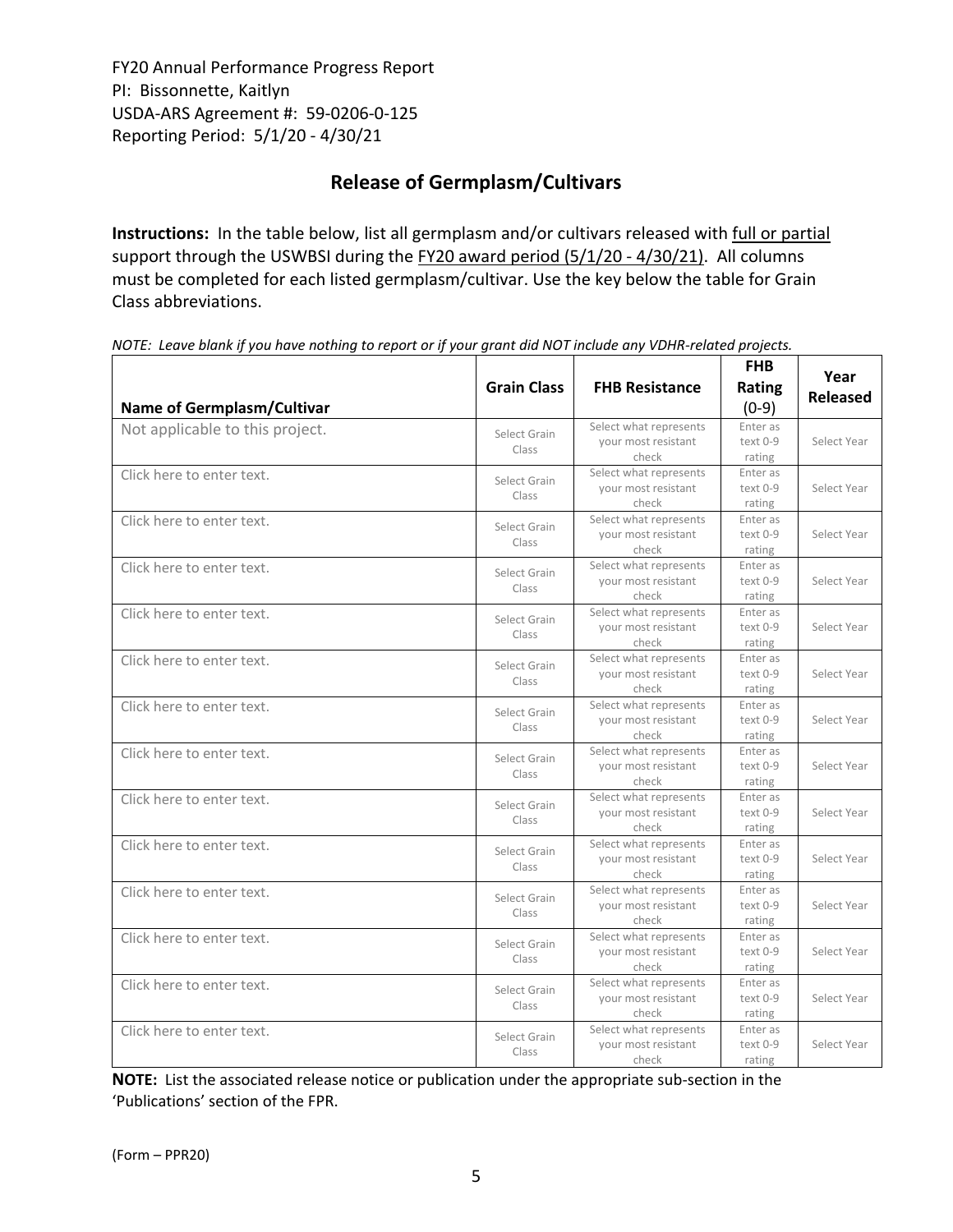# **Publications, Conference Papers, and Presentations**

**Instructions:** Refer to the PR\_Instructions for detailed more instructions for listing publications/presentations about your work that resulted from all of the projects included in the FY20 grant award. Only citations for publications published (submitted or accepted) or presentations presented during the **award period (5/1/20 ‐ 4/30/21**) should be included. If you did not publish/submit or present anything, state 'Nothing to Report' directly above the Journal publications section.

NOTE: Directly below each citation, you **must** indicate the Status (i.e. published, submitted, etc.) and whether acknowledgement of Federal support was indicated in the publication/ presentation. See example below for a poster presentation with an abstract:

Z.J. Winn, R. Acharya, J. Lyerly, G. Brown‐Guedira, C. Cowger, C. Griffey, J. Fitzgerald, R.E. Mason and J.P. Murphy. 2020. "Mapping of Fusarium Head Blight Resistance in NC13‐20076 Soft Red Winter Wheat." In: S. Canty, A. Hoffstetter, and R. Dill‐Macky (Eds.), *Proceedings of the 2020 National Fusarium Head Blight Forum (*p. 12.), Virtual; December 7‐11. Online: [https://scabusa.org/pdfs/NFHBF20\\_Proceedings.pdf.](https://scabusa.org/pdfs/NFHBF20_Proceedings.pdf) Status: Abstract Published and Poster Presented Acknowledgement of Federal Support: YES (Abstract and Poster)

### **Journal publications.**

Nothing to report.

### **Books or other non‐periodical, one‐time publications.**

Nothing to report.

### **Other publications, conference papers and presentations**.

Luis, J.M., Ng,, S.J., Bergstrom, G., **Bissonnette, K**., Bowen, K., Bradley, C., Byamukama, E., Chilvers, M., Collins, A., Cowger, C., Darby, H., DeWolf, E., Dill‐Macky, R., Esker, P., Friskop, A., Kleczewski, N., Koehler, A., Langston, D.B., Madden, L., Marshall, J., Mehl, H., Moraes, W., Nagelkirk, M., Rawat, N., Smith, D., Telenko, D., Wegulo, S., Young‐ Kelly, H., and Paul, P.A. 2020. Fusarium head blight management coordinated project: Integrated management trials 2018‐2020. In S. Canty, A. Hoffstetter, H. Campbell, and R. Dill‐Macky (Eds.), *Proceedings of the 2020 National Fusarium Head Blight Forum* (p. 38‐43), Virtual; December 2020. University of Kentucky, Lexington, KY. Status: Report Published and Poster Presented Acknowledgement of Federal Support: Yes